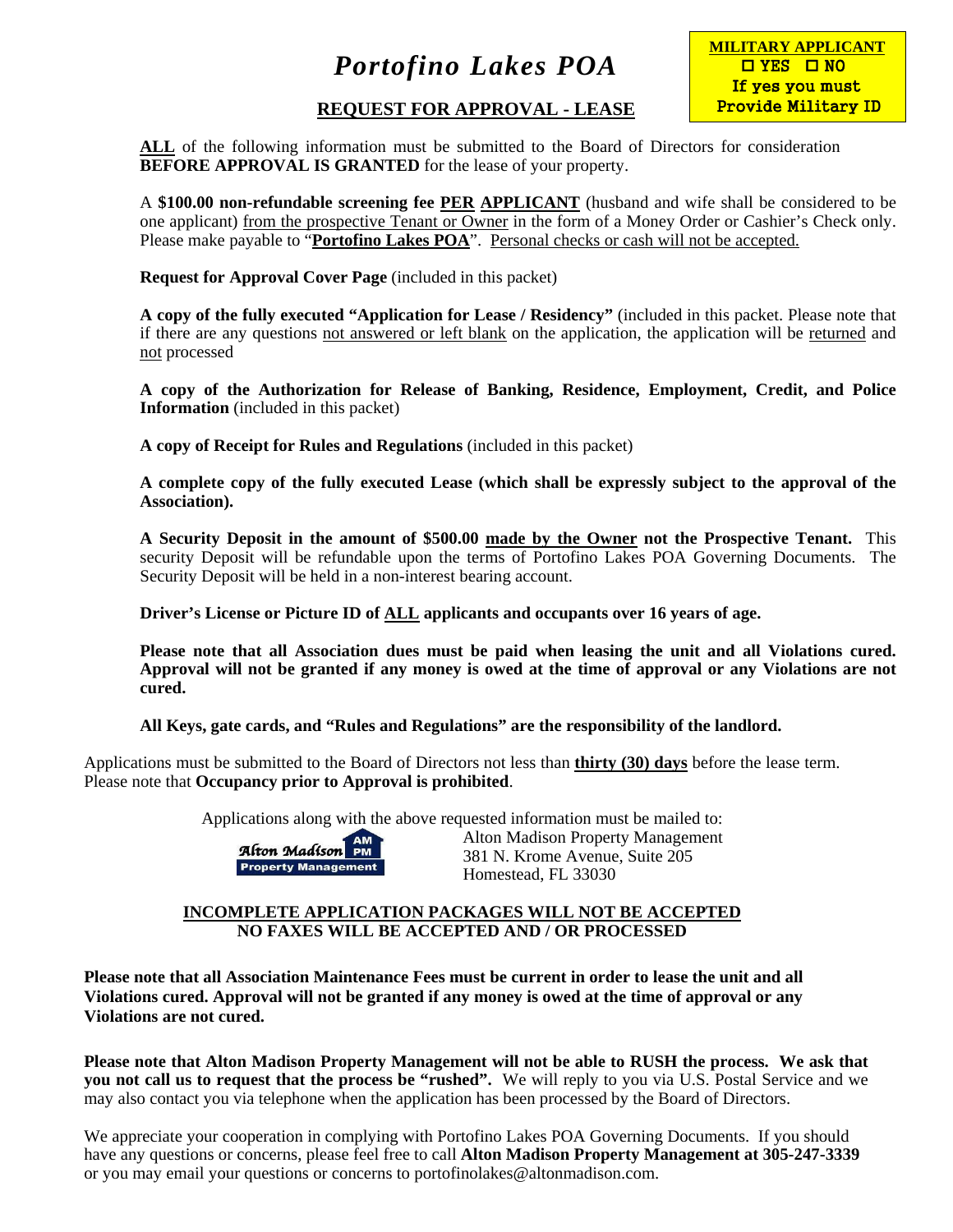### **REQUEST FOR APPROVAL OF LEASE COVER PAGE**

The following information should be filled out by the Property Owner. Please complete all parts of this page. Please mark "N/A" for all parts that are Non Applicable.

# **Property Owner's Information** Name of Property Owner: Property Address: (Homestead, FL 33033) Property Owners Mailing Address: \_\_\_\_\_\_\_\_\_\_\_\_\_\_\_\_\_\_\_\_\_\_\_\_\_\_\_\_\_\_\_\_\_\_\_\_\_\_\_\_\_\_\_  $\overline{\phantom{a}}$  , and the contract of the contract of the contract of the contract of the contract of the contract of the contract of the contract of the contract of the contract of the contract of the contract of the contrac Portofino Lakes POA Account #:  $\qquad \qquad$  (if unknown, leave blank) Property Owner's Phone #: \_\_\_\_\_\_\_\_\_\_\_\_\_\_\_\_\_\_\_\_\_\_\_\_\_\_\_\_\_\_\_ **Realtor's Information (if applicable)**  Name of Realtor: Company Name: \_\_\_\_\_\_\_\_\_\_\_\_\_\_\_\_\_\_\_\_ Realtor's Phone #: **Prospective Tenant's Information**  Prospective Tenant's Name $(s)$ : Prospective Tenant's Phone No: Lease Term: \_\_\_\_\_\_\_\_\_\_\_\_\_\_\_\_\_\_\_\_\_\_\_\_\_ to \_\_\_\_\_\_\_\_\_\_\_\_\_\_\_\_\_\_\_\_\_\_\_\_\_\_\_\_\_\_\_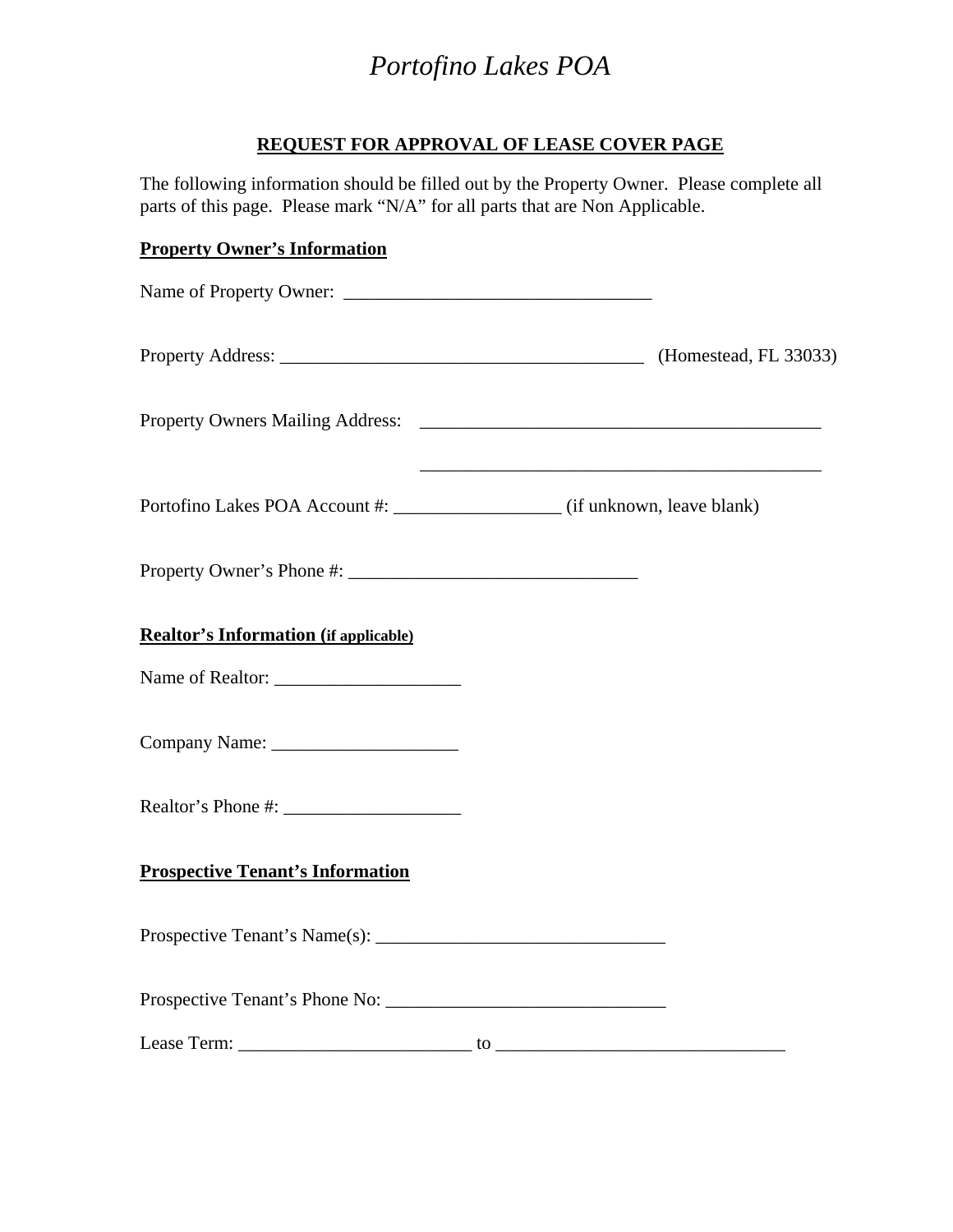### **APPLICATION FOR LEASE / RESIDENCY**

| Applicant: ________           |         |                                    |                   |                                                                                   |               |                                |         |
|-------------------------------|---------|------------------------------------|-------------------|-----------------------------------------------------------------------------------|---------------|--------------------------------|---------|
|                               | (Last)  |                                    |                   | (First)                                                                           |               | (Middle)                       |         |
|                               |         |                                    |                   |                                                                                   |               |                                |         |
| Personal                      |         |                                    |                   |                                                                                   |               |                                |         |
|                               |         |                                    |                   |                                                                                   |               |                                |         |
|                               |         | Ht.                                | Wt.<br>Hair Color | Driver's License #                                                                |               |                                | State   |
|                               |         |                                    |                   | Present Address (NOT the address you are moving to): ____________________________ | (Street)      |                                |         |
|                               |         |                                    |                   |                                                                                   |               |                                | (Apt)   |
| (City)                        |         | (State)                            | (Zip Code)        | (Home telephone)                                                                  | $\Box$<br>Own | ш<br>Rent                      | (Since) |
|                               |         |                                    |                   |                                                                                   |               |                                |         |
|                               |         |                                    | (Name)            |                                                                                   | (Address)     |                                |         |
|                               | (City)  | (State)                            |                   | (Zip Code) (Telephone)                                                            | □<br>Own      | ப<br>Rent                      | (Since) |
|                               |         |                                    |                   |                                                                                   |               |                                |         |
|                               |         |                                    | (Street)          |                                                                                   |               |                                | (Apt)   |
| (City)                        |         |                                    |                   | $(State)$ $(Zip Code)$ $(Telephone)$                                              | □<br>Own      | $\Box$<br>Rent                 | (Since) |
|                               |         |                                    |                   |                                                                                   |               |                                |         |
| Landlord/Mortgage Co.: ____   |         |                                    | (Name)            |                                                                                   |               | (Address)                      |         |
|                               |         |                                    |                   |                                                                                   |               |                                |         |
| (City)                        |         | (State)                            |                   | (Zip Code) (Telephone)                                                            | $\Box$<br>Own | ப<br>Rent                      | (Since) |
| <b>Total Number of people</b> |         |                                    |                   |                                                                                   |               |                                |         |
|                               |         |                                    |                   | to occupy premises: $\sqrt{ }$                                                    |               |                                |         |
|                               |         |                                    |                   |                                                                                   |               |                                |         |
| Have you ever been evicted    |         | from any leased premises? Yes / No |                   |                                                                                   |               | Rent Amount: _________________ |         |
|                               |         |                                    |                   |                                                                                   |               |                                |         |
|                               |         | In case of Emergency, notify:      |                   | $\mathbb{R}^2$                                                                    |               |                                |         |
| Vehicle 1:                    |         |                                    |                   |                                                                                   |               | Tag Number: _______            |         |
|                               | Year    | Make                               | Model             | Color                                                                             |               |                                |         |
| Vehicle 2:                    |         |                                    |                   |                                                                                   |               |                                |         |
|                               | Year    | Make                               | Model             | Color                                                                             |               |                                |         |
| Present Employer:             |         | (Name)                             |                   |                                                                                   |               |                                |         |
|                               |         |                                    |                   |                                                                                   |               | (Business Address)             |         |
| (City)                        | (State) | (Zip Code)                         | (Telephone)       | (Supervisor)                                                                      |               | (Monthly Income)               | (Since) |
|                               |         |                                    |                   |                                                                                   |               |                                |         |
| Previous Employer:<br>(Name)  |         |                                    |                   | (Business Address)                                                                |               |                                |         |
|                               |         |                                    |                   |                                                                                   |               |                                |         |
| (City)                        | (State) | (Zip Code)                         | (Telephone)       | (Supervisor)                                                                      |               | (Monthly Income)               | (Since) |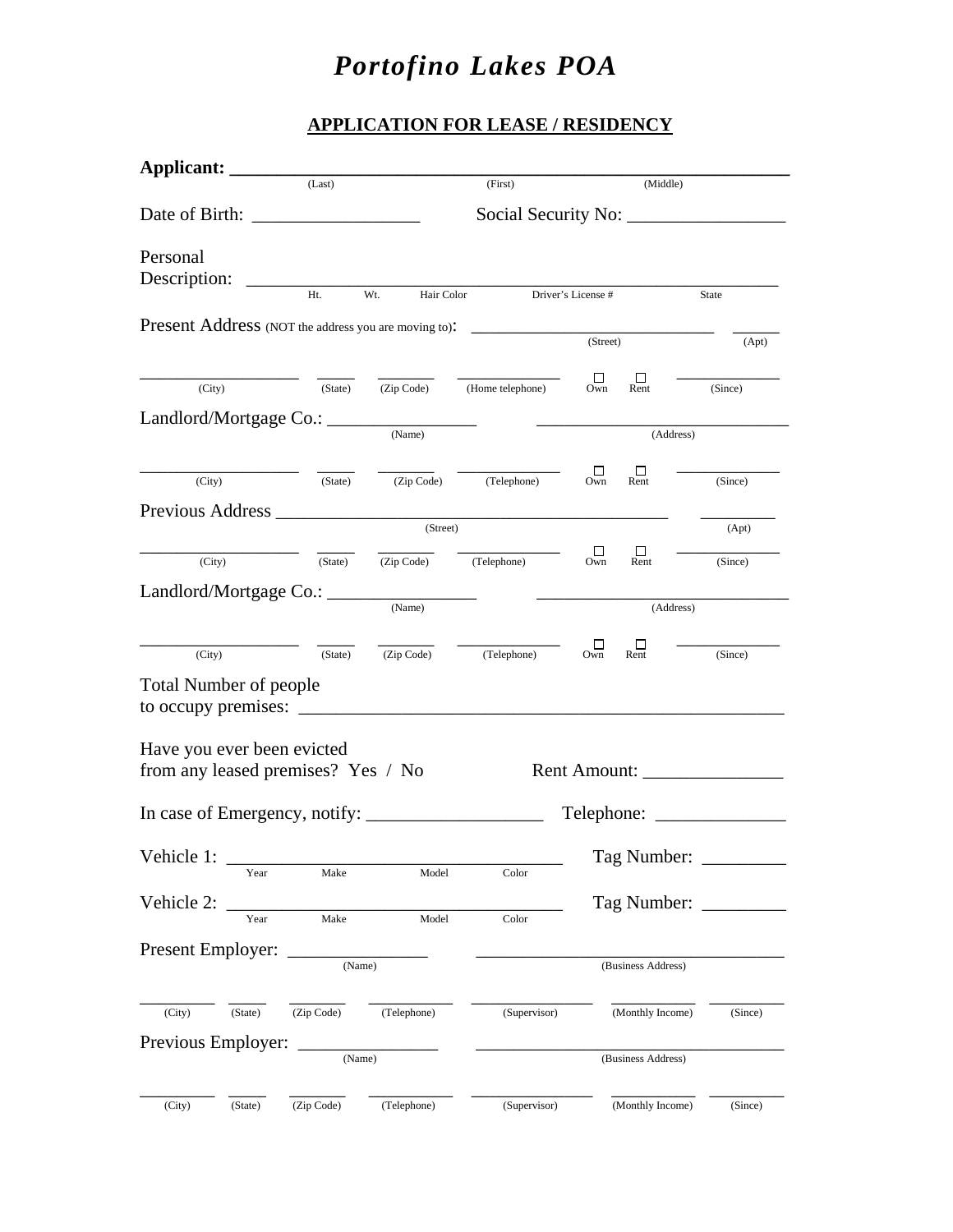| Date of Birth:<br>Co-Applicant's<br>Description:<br>Ht.<br>Wt.<br>Hair Color<br>Driver's License #<br>State<br>Is Co-Applicant spouse? $\Box$ Yes $\Box$ No<br>Co-Applicant's Present Employer:<br>(Name)<br>(Business Address)<br>(Telephone)<br>(Supervisor)<br>(Zip Code)<br>(Monthly Income)<br>(City)<br>(State)<br>(Since)<br>Co-Applicant's Previous Employer: _______________<br>(Name)<br>(Business Address)<br>(Telephone)<br>(Supervisor)<br>(Zip Code)<br>(Monthly Income)<br>(City)<br>(State)<br>(Since)<br>Children:<br>Pets:<br>(Description and approximate weight)<br>(How many and their ages)<br>Bank<br>Reference:<br>(Name)<br>(Acct. # - Last 4 Numbers)<br>(Phone #)<br>(Location)<br>(City)<br>(State)<br>Credit Card<br>Reference:<br>(Name)<br>(Acct. # - Last 4 Numbers)<br>$(Phone \#)$<br>(Location)<br>(City)<br>(State)<br>Have you ever been arrested for a misdemeanor or felony?<br><b>Applicant</b><br><b>Co-Applicant</b><br>Explain:<br>Yes<br>Yes p<br>No<br>ר No<br>Have you ever been charged for a misdemeanor or felony?<br><b>Applicant</b><br><b>Co-Applicant</b><br>$\square$ Yes $\square$ No<br>$\Box$ Yes $\Box$ No<br>Explain:<br>Have you ever been convicted for a misdemeanor or felony?<br><b>Applicant</b><br><b>Co-Applicant</b><br>Explain:<br>$\Box$ Yes $\Box$ No<br>$Yes \Box No$<br>CORRECTION INFORMATION - Applicant represents that all of the above statements are true and complete, and hereby, authorizes<br>verification of the above information, references and credit records in addition to the foregoing, applicant(s) has paid to Portofino Lakes<br>POA the sum of \$100.00 as a non refundable fee for Association's costs and right of occupancy and or forfeiture of deposits and may<br>information about my character, general reputation, personal characteristics, mode of living, and all public record information including<br>criminal records may be made. I understand that a written request for the nature and scope of the investigation if made within a reasonable<br>period of time may be made. I understand that misrepresentation of the above information will void my lease/rental agreement and be<br>grounds for immediate eviction with loss of all deposits. I authorize verification of this information by the Landlord or his agent<br>EQUAL CREDIT OPPORTUNITY ACT - The Federal ECOA prohibits from discriminating against credit applicants on the basis of sex or<br>marital status. The Federal Agency which administers compliance with this law concerning this apartment community is Federal Trade<br>Commission. 1718 Peachtree St. N.W. Room 10000, Atlanta, Georgia 30308<br>I HAVE READ AND AGREED TO THE PROVISIONS AS STATED.<br>Co-Applicant's Signature<br>Applicant's Signature<br>Date<br>Date |  |  | (Last) |  | (First) |  | (Middle) |  |  |  |  |  |
|------------------------------------------------------------------------------------------------------------------------------------------------------------------------------------------------------------------------------------------------------------------------------------------------------------------------------------------------------------------------------------------------------------------------------------------------------------------------------------------------------------------------------------------------------------------------------------------------------------------------------------------------------------------------------------------------------------------------------------------------------------------------------------------------------------------------------------------------------------------------------------------------------------------------------------------------------------------------------------------------------------------------------------------------------------------------------------------------------------------------------------------------------------------------------------------------------------------------------------------------------------------------------------------------------------------------------------------------------------------------------------------------------------------------------------------------------------------------------------------------------------------------------------------------------------------------------------------------------------------------------------------------------------------------------------------------------------------------------------------------------------------------------------------------------------------------------------------------------------------------------------------------------------------------------------------------------------------------------------------------------------------------------------------------------------------------------------------------------------------------------------------------------------------------------------------------------------------------------------------------------------------------------------------------------------------------------------------------------------------------------------------------------------------------------------------------------------------------------------------------------------------------------------------------------------------------------------------------------------------------------------------------------------------------------------------------------------------------------------------------------------------------------------------------------------------------------|--|--|--------|--|---------|--|----------|--|--|--|--|--|
|                                                                                                                                                                                                                                                                                                                                                                                                                                                                                                                                                                                                                                                                                                                                                                                                                                                                                                                                                                                                                                                                                                                                                                                                                                                                                                                                                                                                                                                                                                                                                                                                                                                                                                                                                                                                                                                                                                                                                                                                                                                                                                                                                                                                                                                                                                                                                                                                                                                                                                                                                                                                                                                                                                                                                                                                                              |  |  |        |  |         |  |          |  |  |  |  |  |
|                                                                                                                                                                                                                                                                                                                                                                                                                                                                                                                                                                                                                                                                                                                                                                                                                                                                                                                                                                                                                                                                                                                                                                                                                                                                                                                                                                                                                                                                                                                                                                                                                                                                                                                                                                                                                                                                                                                                                                                                                                                                                                                                                                                                                                                                                                                                                                                                                                                                                                                                                                                                                                                                                                                                                                                                                              |  |  |        |  |         |  |          |  |  |  |  |  |
| constitute a criminal offense under the laws of this State. Furthermore, I understand that an investigative consumer report including                                                                                                                                                                                                                                                                                                                                                                                                                                                                                                                                                                                                                                                                                                                                                                                                                                                                                                                                                                                                                                                                                                                                                                                                                                                                                                                                                                                                                                                                                                                                                                                                                                                                                                                                                                                                                                                                                                                                                                                                                                                                                                                                                                                                                                                                                                                                                                                                                                                                                                                                                                                                                                                                                        |  |  |        |  |         |  |          |  |  |  |  |  |
|                                                                                                                                                                                                                                                                                                                                                                                                                                                                                                                                                                                                                                                                                                                                                                                                                                                                                                                                                                                                                                                                                                                                                                                                                                                                                                                                                                                                                                                                                                                                                                                                                                                                                                                                                                                                                                                                                                                                                                                                                                                                                                                                                                                                                                                                                                                                                                                                                                                                                                                                                                                                                                                                                                                                                                                                                              |  |  |        |  |         |  |          |  |  |  |  |  |
|                                                                                                                                                                                                                                                                                                                                                                                                                                                                                                                                                                                                                                                                                                                                                                                                                                                                                                                                                                                                                                                                                                                                                                                                                                                                                                                                                                                                                                                                                                                                                                                                                                                                                                                                                                                                                                                                                                                                                                                                                                                                                                                                                                                                                                                                                                                                                                                                                                                                                                                                                                                                                                                                                                                                                                                                                              |  |  |        |  |         |  |          |  |  |  |  |  |
|                                                                                                                                                                                                                                                                                                                                                                                                                                                                                                                                                                                                                                                                                                                                                                                                                                                                                                                                                                                                                                                                                                                                                                                                                                                                                                                                                                                                                                                                                                                                                                                                                                                                                                                                                                                                                                                                                                                                                                                                                                                                                                                                                                                                                                                                                                                                                                                                                                                                                                                                                                                                                                                                                                                                                                                                                              |  |  |        |  |         |  |          |  |  |  |  |  |
|                                                                                                                                                                                                                                                                                                                                                                                                                                                                                                                                                                                                                                                                                                                                                                                                                                                                                                                                                                                                                                                                                                                                                                                                                                                                                                                                                                                                                                                                                                                                                                                                                                                                                                                                                                                                                                                                                                                                                                                                                                                                                                                                                                                                                                                                                                                                                                                                                                                                                                                                                                                                                                                                                                                                                                                                                              |  |  |        |  |         |  |          |  |  |  |  |  |
|                                                                                                                                                                                                                                                                                                                                                                                                                                                                                                                                                                                                                                                                                                                                                                                                                                                                                                                                                                                                                                                                                                                                                                                                                                                                                                                                                                                                                                                                                                                                                                                                                                                                                                                                                                                                                                                                                                                                                                                                                                                                                                                                                                                                                                                                                                                                                                                                                                                                                                                                                                                                                                                                                                                                                                                                                              |  |  |        |  |         |  |          |  |  |  |  |  |
|                                                                                                                                                                                                                                                                                                                                                                                                                                                                                                                                                                                                                                                                                                                                                                                                                                                                                                                                                                                                                                                                                                                                                                                                                                                                                                                                                                                                                                                                                                                                                                                                                                                                                                                                                                                                                                                                                                                                                                                                                                                                                                                                                                                                                                                                                                                                                                                                                                                                                                                                                                                                                                                                                                                                                                                                                              |  |  |        |  |         |  |          |  |  |  |  |  |
|                                                                                                                                                                                                                                                                                                                                                                                                                                                                                                                                                                                                                                                                                                                                                                                                                                                                                                                                                                                                                                                                                                                                                                                                                                                                                                                                                                                                                                                                                                                                                                                                                                                                                                                                                                                                                                                                                                                                                                                                                                                                                                                                                                                                                                                                                                                                                                                                                                                                                                                                                                                                                                                                                                                                                                                                                              |  |  |        |  |         |  |          |  |  |  |  |  |
|                                                                                                                                                                                                                                                                                                                                                                                                                                                                                                                                                                                                                                                                                                                                                                                                                                                                                                                                                                                                                                                                                                                                                                                                                                                                                                                                                                                                                                                                                                                                                                                                                                                                                                                                                                                                                                                                                                                                                                                                                                                                                                                                                                                                                                                                                                                                                                                                                                                                                                                                                                                                                                                                                                                                                                                                                              |  |  |        |  |         |  |          |  |  |  |  |  |
|                                                                                                                                                                                                                                                                                                                                                                                                                                                                                                                                                                                                                                                                                                                                                                                                                                                                                                                                                                                                                                                                                                                                                                                                                                                                                                                                                                                                                                                                                                                                                                                                                                                                                                                                                                                                                                                                                                                                                                                                                                                                                                                                                                                                                                                                                                                                                                                                                                                                                                                                                                                                                                                                                                                                                                                                                              |  |  |        |  |         |  |          |  |  |  |  |  |
|                                                                                                                                                                                                                                                                                                                                                                                                                                                                                                                                                                                                                                                                                                                                                                                                                                                                                                                                                                                                                                                                                                                                                                                                                                                                                                                                                                                                                                                                                                                                                                                                                                                                                                                                                                                                                                                                                                                                                                                                                                                                                                                                                                                                                                                                                                                                                                                                                                                                                                                                                                                                                                                                                                                                                                                                                              |  |  |        |  |         |  |          |  |  |  |  |  |
|                                                                                                                                                                                                                                                                                                                                                                                                                                                                                                                                                                                                                                                                                                                                                                                                                                                                                                                                                                                                                                                                                                                                                                                                                                                                                                                                                                                                                                                                                                                                                                                                                                                                                                                                                                                                                                                                                                                                                                                                                                                                                                                                                                                                                                                                                                                                                                                                                                                                                                                                                                                                                                                                                                                                                                                                                              |  |  |        |  |         |  |          |  |  |  |  |  |
|                                                                                                                                                                                                                                                                                                                                                                                                                                                                                                                                                                                                                                                                                                                                                                                                                                                                                                                                                                                                                                                                                                                                                                                                                                                                                                                                                                                                                                                                                                                                                                                                                                                                                                                                                                                                                                                                                                                                                                                                                                                                                                                                                                                                                                                                                                                                                                                                                                                                                                                                                                                                                                                                                                                                                                                                                              |  |  |        |  |         |  |          |  |  |  |  |  |
|                                                                                                                                                                                                                                                                                                                                                                                                                                                                                                                                                                                                                                                                                                                                                                                                                                                                                                                                                                                                                                                                                                                                                                                                                                                                                                                                                                                                                                                                                                                                                                                                                                                                                                                                                                                                                                                                                                                                                                                                                                                                                                                                                                                                                                                                                                                                                                                                                                                                                                                                                                                                                                                                                                                                                                                                                              |  |  |        |  |         |  |          |  |  |  |  |  |
|                                                                                                                                                                                                                                                                                                                                                                                                                                                                                                                                                                                                                                                                                                                                                                                                                                                                                                                                                                                                                                                                                                                                                                                                                                                                                                                                                                                                                                                                                                                                                                                                                                                                                                                                                                                                                                                                                                                                                                                                                                                                                                                                                                                                                                                                                                                                                                                                                                                                                                                                                                                                                                                                                                                                                                                                                              |  |  |        |  |         |  |          |  |  |  |  |  |
|                                                                                                                                                                                                                                                                                                                                                                                                                                                                                                                                                                                                                                                                                                                                                                                                                                                                                                                                                                                                                                                                                                                                                                                                                                                                                                                                                                                                                                                                                                                                                                                                                                                                                                                                                                                                                                                                                                                                                                                                                                                                                                                                                                                                                                                                                                                                                                                                                                                                                                                                                                                                                                                                                                                                                                                                                              |  |  |        |  |         |  |          |  |  |  |  |  |
|                                                                                                                                                                                                                                                                                                                                                                                                                                                                                                                                                                                                                                                                                                                                                                                                                                                                                                                                                                                                                                                                                                                                                                                                                                                                                                                                                                                                                                                                                                                                                                                                                                                                                                                                                                                                                                                                                                                                                                                                                                                                                                                                                                                                                                                                                                                                                                                                                                                                                                                                                                                                                                                                                                                                                                                                                              |  |  |        |  |         |  |          |  |  |  |  |  |
|                                                                                                                                                                                                                                                                                                                                                                                                                                                                                                                                                                                                                                                                                                                                                                                                                                                                                                                                                                                                                                                                                                                                                                                                                                                                                                                                                                                                                                                                                                                                                                                                                                                                                                                                                                                                                                                                                                                                                                                                                                                                                                                                                                                                                                                                                                                                                                                                                                                                                                                                                                                                                                                                                                                                                                                                                              |  |  |        |  |         |  |          |  |  |  |  |  |
|                                                                                                                                                                                                                                                                                                                                                                                                                                                                                                                                                                                                                                                                                                                                                                                                                                                                                                                                                                                                                                                                                                                                                                                                                                                                                                                                                                                                                                                                                                                                                                                                                                                                                                                                                                                                                                                                                                                                                                                                                                                                                                                                                                                                                                                                                                                                                                                                                                                                                                                                                                                                                                                                                                                                                                                                                              |  |  |        |  |         |  |          |  |  |  |  |  |
|                                                                                                                                                                                                                                                                                                                                                                                                                                                                                                                                                                                                                                                                                                                                                                                                                                                                                                                                                                                                                                                                                                                                                                                                                                                                                                                                                                                                                                                                                                                                                                                                                                                                                                                                                                                                                                                                                                                                                                                                                                                                                                                                                                                                                                                                                                                                                                                                                                                                                                                                                                                                                                                                                                                                                                                                                              |  |  |        |  |         |  |          |  |  |  |  |  |
|                                                                                                                                                                                                                                                                                                                                                                                                                                                                                                                                                                                                                                                                                                                                                                                                                                                                                                                                                                                                                                                                                                                                                                                                                                                                                                                                                                                                                                                                                                                                                                                                                                                                                                                                                                                                                                                                                                                                                                                                                                                                                                                                                                                                                                                                                                                                                                                                                                                                                                                                                                                                                                                                                                                                                                                                                              |  |  |        |  |         |  |          |  |  |  |  |  |
|                                                                                                                                                                                                                                                                                                                                                                                                                                                                                                                                                                                                                                                                                                                                                                                                                                                                                                                                                                                                                                                                                                                                                                                                                                                                                                                                                                                                                                                                                                                                                                                                                                                                                                                                                                                                                                                                                                                                                                                                                                                                                                                                                                                                                                                                                                                                                                                                                                                                                                                                                                                                                                                                                                                                                                                                                              |  |  |        |  |         |  |          |  |  |  |  |  |
|                                                                                                                                                                                                                                                                                                                                                                                                                                                                                                                                                                                                                                                                                                                                                                                                                                                                                                                                                                                                                                                                                                                                                                                                                                                                                                                                                                                                                                                                                                                                                                                                                                                                                                                                                                                                                                                                                                                                                                                                                                                                                                                                                                                                                                                                                                                                                                                                                                                                                                                                                                                                                                                                                                                                                                                                                              |  |  |        |  |         |  |          |  |  |  |  |  |
|                                                                                                                                                                                                                                                                                                                                                                                                                                                                                                                                                                                                                                                                                                                                                                                                                                                                                                                                                                                                                                                                                                                                                                                                                                                                                                                                                                                                                                                                                                                                                                                                                                                                                                                                                                                                                                                                                                                                                                                                                                                                                                                                                                                                                                                                                                                                                                                                                                                                                                                                                                                                                                                                                                                                                                                                                              |  |  |        |  |         |  |          |  |  |  |  |  |
|                                                                                                                                                                                                                                                                                                                                                                                                                                                                                                                                                                                                                                                                                                                                                                                                                                                                                                                                                                                                                                                                                                                                                                                                                                                                                                                                                                                                                                                                                                                                                                                                                                                                                                                                                                                                                                                                                                                                                                                                                                                                                                                                                                                                                                                                                                                                                                                                                                                                                                                                                                                                                                                                                                                                                                                                                              |  |  |        |  |         |  |          |  |  |  |  |  |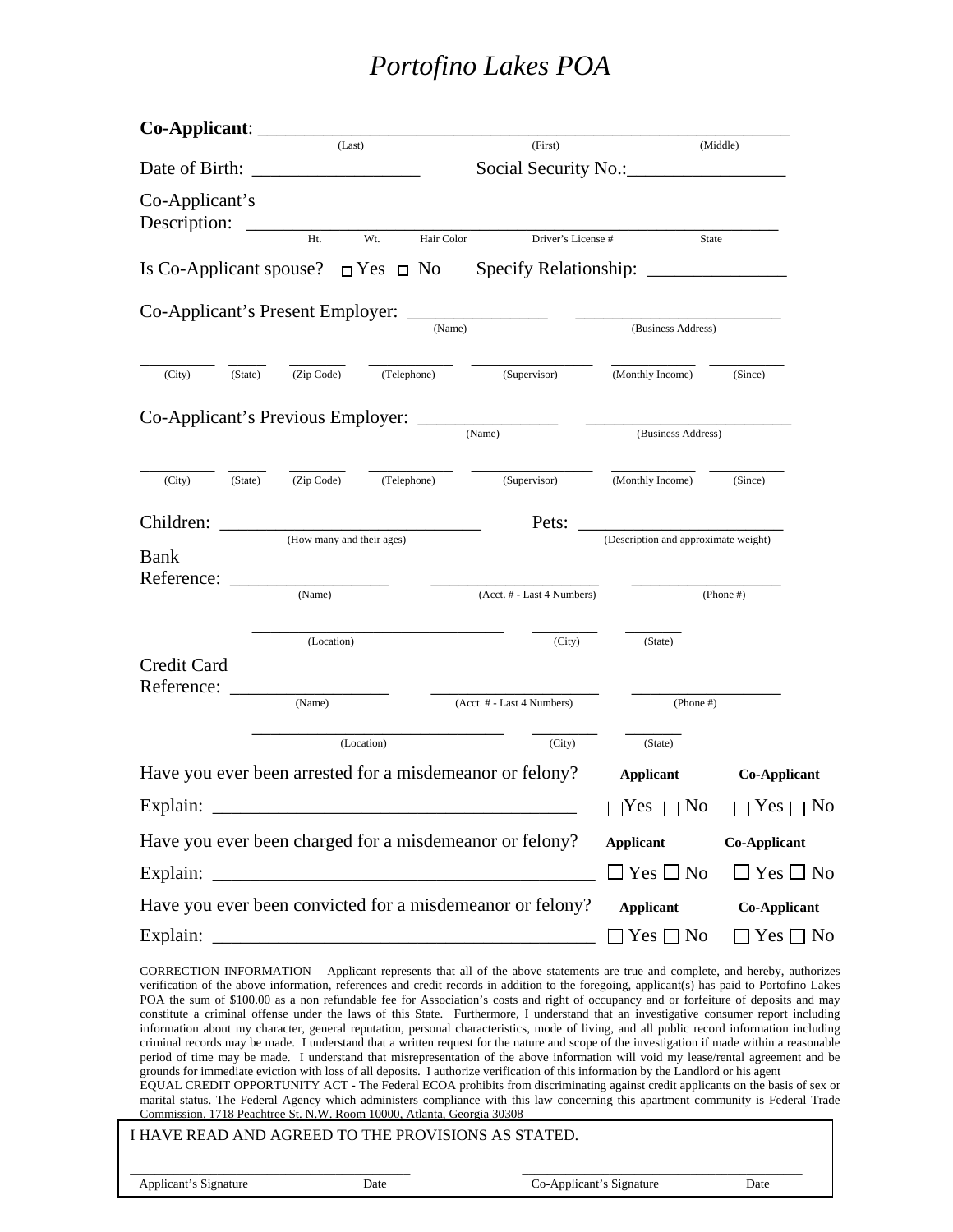### **EMPLOYMENT, CREDIT AND POLICE INFORMATION**

I (we) \_\_\_\_\_\_\_\_\_\_\_\_\_\_\_\_\_\_\_\_\_\_\_\_\_\_\_\_\_\_\_\_\_\_\_\_\_\_\_\_\_\_\_\_\_\_\_\_\_\_\_\_\_\_\_\_\_\_\_\_\_\_\_\_\_\_\_\_\_

Hereby authorize the release of information to the Credit Agency and their Attorneys or Representatives, and United Screening Services Corp, as Agents, concerning my banking, credit, residence, employment or police records in reference to this application for housing at Portofino Lakes POA Association.

I/we understand that the Board of Directors may cause to be instituted such an investigation of my background as the Board may deem necessary. Accordingly, I specifically authorize the Board of Directors of the Portofino Lakes POA, or United Screening Services Corp, as agents to make such investigation and agree that the information contained in the attached application may be used in such investigation.

Furthermore, I / we release to the Board of Directors and Officers of Portofino Lakes POA, Alton Madison Property Management, United Screening Services Corp, as Agent (to include: Employees, Officers, Directors, Brokers, Agents, and representatives of the foregoing) and all persons and firms providing or receiving information in this report, from any and all claims or liability which might arise from the release transmission, assembly, interpretation of information, denial or application or other adverse action.

\_\_\_\_\_\_\_\_\_\_\_\_\_\_\_\_\_\_\_\_\_\_\_\_\_\_\_\_\_\_ \_\_\_\_\_\_\_\_\_\_\_\_\_\_\_\_\_\_

\_\_\_\_\_\_\_\_\_\_\_\_\_\_\_\_\_\_\_\_\_\_\_\_\_\_\_\_\_\_ \_\_\_\_\_\_\_\_\_\_\_\_\_\_\_\_\_\_

Signature of Applicant Date

Signature of Co-Applicant Date